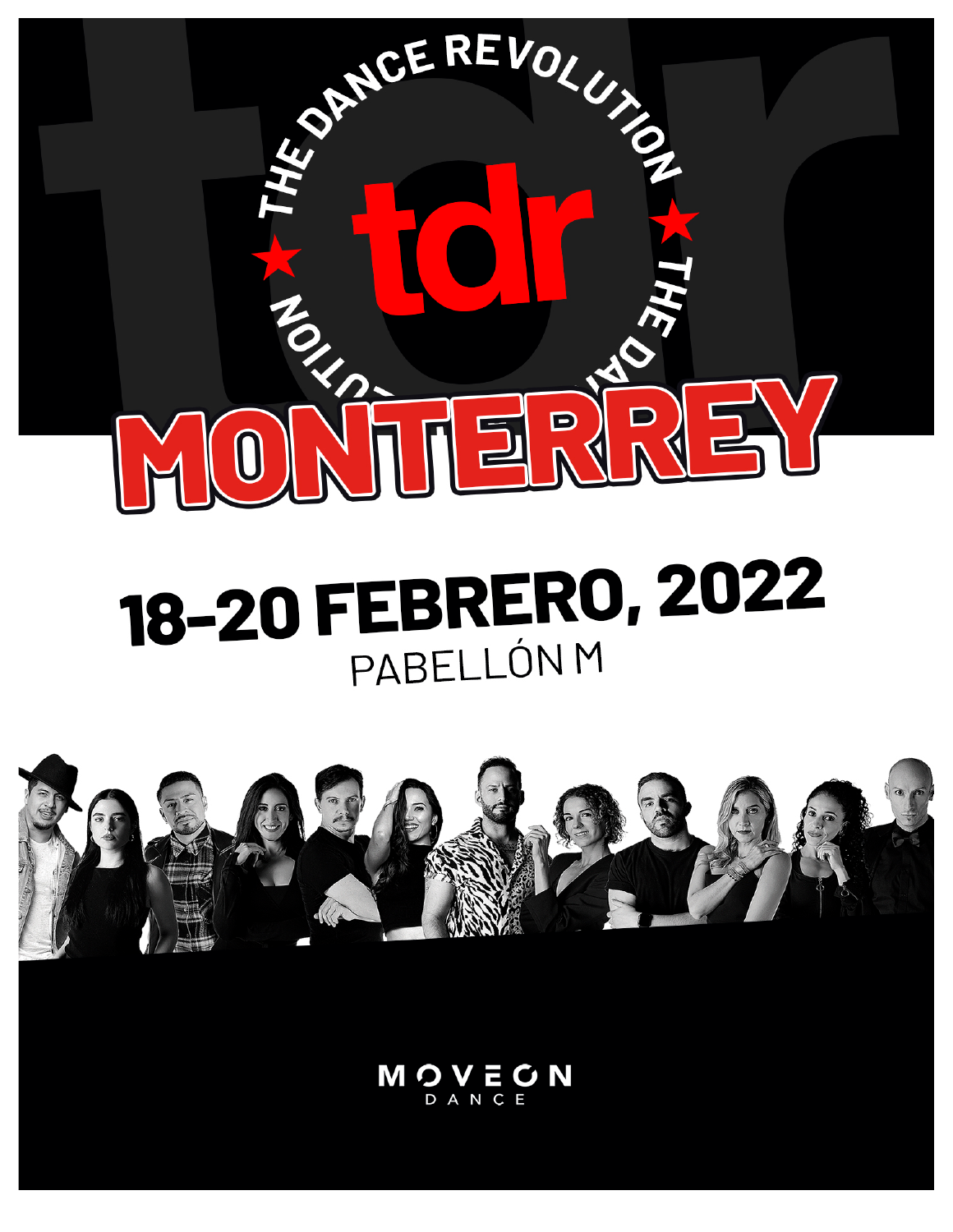

### **MONTERREY 2022**

HORARIO GENERAL

| Viernes, 18 feb  | Senior (13+ años) | Junior (8-12 años)                                                                        | Tiny (5-7 años) |
|------------------|-------------------|-------------------------------------------------------------------------------------------|-----------------|
| 7:30AM - 6:00PM  |                   | <b>Registros Abiertos</b>                                                                 |                 |
| 8:30AM - 11:45AM |                   | Competencia (Bloque 1)<br>Salón Senior                                                    |                 |
| 12:00PM - 4:30PM |                   | Competencia (Bloque 2)<br>Salón Senior                                                    |                 |
| 4:30PM - 5:30PM  |                   | Combo Audición AOTY (Mini / Junior)<br>Salón Junior // Dress code: Red & White            |                 |
| 5:30PM - 6:30PM  |                   | Combo Audición AOTY (Teen / Senior / All Star)<br>Salón Junior // Dress Code: Red & Black |                 |
| 6:30PM - 7:30PM  |                   | Audición AOTY (Mini / Junior)<br>Salón Senior // Dress code: Red & White                  |                 |
| 7:30PM - 9:00PM  |                   | Audición AOTY (Teen / Senior / All Star)<br>Salón Senior // Dress Code: Red & Black       |                 |
| 9:30PM           |                   | Premiación Virtual (Bloque 1 y 2)<br>Solicita el link de acceso a tu estudio              |                 |

| Sábado, 19 feb   | Senior (13+ años)                                                                    | Junior (8-12 años)                                                       | Tiny (5-7 años)                                     |  |
|------------------|--------------------------------------------------------------------------------------|--------------------------------------------------------------------------|-----------------------------------------------------|--|
| 7:30AM - 4:00PM  |                                                                                      | <b>Registros Abiertos</b>                                                |                                                     |  |
| 8:00AM - 12:30PM |                                                                                      | Competencia (Bloque 3)<br>Salón Senior                                   |                                                     |  |
| 1:00PM           |                                                                                      | Premiación Virtual (Bloque 3)<br>Solicita el link de acceso a tu estudio |                                                     |  |
| 2:30PM - 3:30PM  | Ensayo AOTY Opening Number (Finalistas AOTY) // Salón Senior                         |                                                                          | <b>TONY LARA</b><br>Dance Technique                 |  |
| 3:30PM - 4:30PM  | <b>MARCELA TREVIÑO</b><br>Tap                                                        | <b>KAREN GONZÁLEZ</b><br>Contemporary                                    | <b>MARIANO VILLARELLO</b><br><b>Theater Dance</b>   |  |
| 4:30PM - 5:30PM  | <b>KAREN GONZÁLEZ</b><br>Contemporary                                                | YAZZ GONZÁLEZ<br>Lyrical                                                 | 4:30PM - 5:00PM<br><b>Break</b>                     |  |
| 5:30PM - 6:30PM  | <b>JORGE NARCIO</b><br>Lyrical                                                       | <b>ALFREDO FIERRO</b><br>Hip Hop                                         | 5:00PM - 6:00PM<br><b>ANDREA BÁEZ</b><br>Commercial |  |
| 6:30PM - 7:00PM  | <b>Break</b>                                                                         |                                                                          | 6:00PM - 7:00PM<br><b>DALIA LÓPEZ</b><br>Ballroom   |  |
| 7:00PM - 8:00PM  | <b>ANDREA BÁEZ</b><br>Commercial                                                     | <b>JORGE NARCIO</b><br>Jazz                                              | :TDR te escucha!<br><b>Meet &amp; Greet</b>         |  |
| 8:00PM - 9:00PM  | <b>MARIANO VILLARELLO</b><br><b>Theater Dance</b><br>(Sugerimos Zapatos de Carácter) | <b>DALIA LÓPEZ</b><br>Ballroom                                           | Studio Owners & Faculty                             |  |

| Domingo, 20 feb   | Senior (13+ años)                                                                                                               | Junior (8-12 años)                                | Tiny (5-7 años)                  |  |
|-------------------|---------------------------------------------------------------------------------------------------------------------------------|---------------------------------------------------|----------------------------------|--|
| 9:00AM - 10:00AM  | <b>KAREN GONZÁLEZ</b><br>Improve (Multinivel)                                                                                   |                                                   | SOFÍA FILIO<br>Lyrical           |  |
| 10:00AM - 11:00AM | <b>MARCELA TREVIÑO</b><br><b>TONY LARA</b><br>Dance Technique<br>Tap                                                            |                                                   | YAZZ GONZÁLEZ<br>Jazz            |  |
| 11:00AM - 12:00PM | <b>DALIA LÓPEZ</b><br>Ballroom<br>(Sugerimos Zapatos de Carácter)                                                               | <b>TONY LARA</b><br>Dance Technique               | <b>Break</b>                     |  |
| 12:00PM - 1:00PM  | <b>Break</b><br>Ensayo AOTY Opening Number (Finalistas AOTY) // Salón Senior                                                    |                                                   | <b>ALFREDO FIERRO</b><br>Hip Hop |  |
| 1:00PM - 2:00PM   | YAZZ GONZÁLEZ<br><b>ANDREA BÁEZ</b><br>Jazz<br>Commercial                                                                       |                                                   | <b>MARCELA TREVIÑO</b><br>Tap    |  |
| 2:00PM - 3:00PM   | <b>ALFREDO FIERRO</b><br>Hip Hop                                                                                                | <b>MARIANO VILLARELLO</b><br><b>Theater Dance</b> |                                  |  |
| 3:30PM - 5:00PM   | <b>Closing Show TDR Monterrey 2022</b><br>(AOTY Opening Number / Best Performance Show / Entrega de Becas / Premios Especiales) |                                                   |                                  |  |

**, Información y horarios sujetos a cambios sin previo aviso!**<br>Queda estrictamente prohibido tomar fotografías y/o video en todo momento.<br>Los horarios podrán tener un retraso/adelanto de aproximadamente 30 minutos.

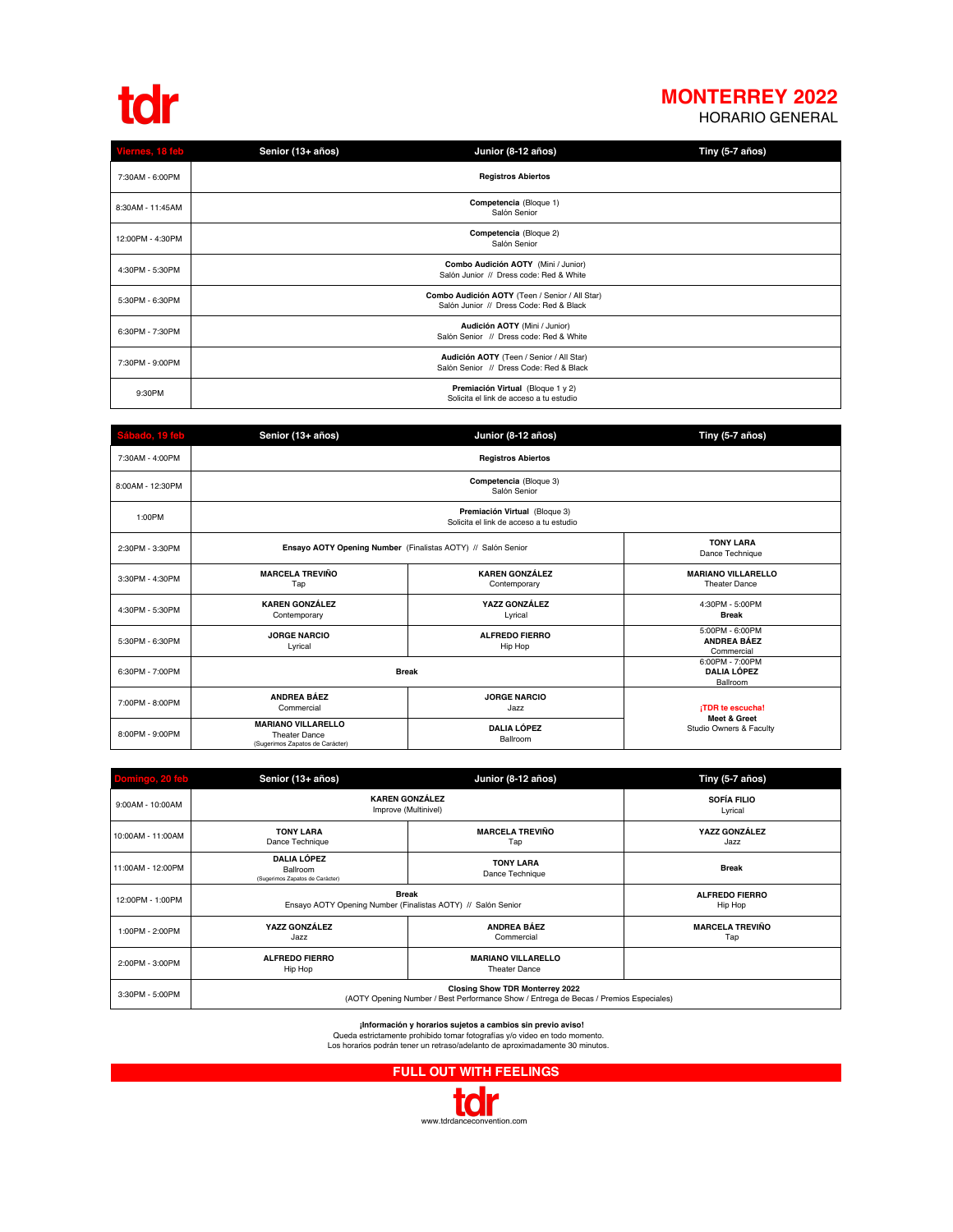

## **MONTERREY 2022 HORARIO COMPETENCIAS**

#### **BLOQUE 1 (ALL STAR / TEEN / SENIOR)**

|      | viernes, 18 de febrero de 2022 |                           |                            |                               |          |                 |
|------|--------------------------------|---------------------------|----------------------------|-------------------------------|----------|-----------------|
| #    | <b>STAGE</b>                   | <b>COREOGRAFÍA</b>        | <b>ESTUDIO</b>             | <b>ESPECIALIDAD CATEGORÍA</b> |          | <b>DIVISIÓN</b> |
| #001 | 8:30 a.m.                      | El Desierto               | Ale Mancillas Dance Studio | Contemporary                  | All Star | Solo            |
| #002 | 8:33 a.m.                      | Godspeed                  | Dance Factory              | Contemporary                  | All Star | Solo            |
| #003 | 8:37 a.m.                      | The Arena                 | D'ansa Jazz Stage          | Hip Hop                       | All Star | Solo            |
| #004 | 8:40 a.m.                      | Login                     | Seshat Dance Academy       | Acro                          | Senior   | Solo            |
| #005 | 8:43 a.m.                      | A Circle Spiral           | Ale Mancillas Dance Studio | Contemporary                  | Senior   | Solo            |
| #006 | 8:46 a.m.                      | Feeling Good              | Idanza Instituto De Danza  | Lyrical                       | Senior   | Solo            |
| #007 | 8:50 a.m.                      | Human                     | <b>ONE Studio</b>          | Contemporary                  | Senior   | Solo            |
| #008 | 8:53 a.m.                      | Inward                    | Ale Mancillas Dance Studio | Contemporary                  | Senior   | Solo            |
| #009 | 8:56 a.m.                      | Wonderful                 | D'ansa Jazz Stage          | Contemporary                  | Senior   | Solo            |
| #010 | 9:00 a.m.                      | My Patch                  | Freeman Dance Training     | Contemporary                  | Teen     | Solo            |
| #011 | 9:13 a.m.                      | Simple Man                | Seshat Dance Academy       | Open                          | Senior   | Solo            |
| #012 | $9:17$ a.m.                    | Seven Birds               | Dance Academy Monterrey    | Contemporary                  | Senior   | Solo            |
| #013 | 9:20 a.m.                      | Praying                   | <b>ONE Studio</b>          | Lyrical                       | Teen     | Solo            |
| #014 | 9:23 a.m.                      | 151                       | D'ansa Jazz Stage          | Hip Hop                       | Teen     | Solo            |
| #015 | 9:26 a.m.                      | A Blessing                | Ale Mancillas Dance Studio | Lyrical                       | Teen     | Solo            |
| #016 | $9:30$ a.m.                    | A Palé                    | Idanza Instituto De Danza  | Jazz                          | Teen     | Solo            |
| #017 | 9:33 a.m.                      | <b>Breathe</b>            | <b>Epic Motion</b>         | Contemporary                  | Teen     | Solo            |
| #018 | $9:37$ a.m.                    | Kitri                     | The Move                   | <b>Ballet</b>                 | Teen     | Solo            |
| #019 | 9:39a.m.                       | Cúpido, Don Quixote       | Idanza Instituto De Danza  | <b>Ballet</b>                 | Teen     | Solo            |
| #020 | 9:43 a.m.                      | Whip                      | <b>Maries Dance Studio</b> | Contemporary                  | Teen     | Solo            |
| #021 | $9:46$ a.m.                    | <b>Discover</b>           | <b>Maries Dance Studio</b> | Contemporary                  | Teen     | Solo            |
| #022 | 9:49 a.m.                      | Feeling Good              | <b>Epic Motion</b>         | Jazz                          | Teen     | Solo            |
| #023 | $9:52$ a.m.                    | Horizon                   | <b>Maries Dance Studio</b> | Contemporary                  | Teen     | Solo            |
| #024 | $9:55$ a.m.                    | In The Echo               | <b>RC Studio</b>           | Lyrical                       | Teen     | Solo            |
| #025 | 9:58 a.m.                      | Cellophane                | <b>Maries Dance Studio</b> | Lyrical                       | Teen     | Solo            |
| #026 | 10:01 a.m.                     | Lost It To Trying         | <b>Maries Dance Studio</b> | Contemporary                  | Teen     | Solo            |
| #027 | 10:04 a.m.                     | Lost Trace                | Ale Mancillas Dance Studio | Contemporary                  | Teen     | Solo            |
| #028 | 10:08 a.m.                     | Nature Of Daylight        | Ale Mancillas Dance Studio | Contemporary                  | Teen     | Solo            |
| #029 | $10:11$ a.m.                   | Oh Girl                   | D'ansa Jazz Stage          | Hip Hop                       | Teen     | Solo            |
| #030 | 10:14 a.m.                     | Raymonda-Pizzicato Acto 1 | Idanza Instituto De Danza  | <b>Ballet</b>                 | Teen     | Solo            |
| #031 | 10:18 a.m.                     | Thule                     | <b>Maries Dance Studio</b> | Contemporary                  | Teen     | Solo            |
| #032 | 10:21 a.m.                     | Toxic                     | Idanza Instituto De Danza  | Contemporary                  | Teen     | Solo            |
| #033 | 10:25 a.m.                     | Un Alma En Pena           | Stardancer                 | Contemporary                  | Teen     | Solo            |
| #034 | 10:28 a.m.                     | Sophisticated             | Maries Dance Studio        | Contemporary                  | Teen     | Solo            |
| #035 | 10:31 a.m.                     | Wash Away                 | Dance Masters Art Studio   | Contemporary                  | Teen     | Solo            |
| #036 | 10:34 a.m.                     | Burning                   | <b>Maries Dance Studio</b> | Open                          | Teen     | Solo            |
| #037 | 10:37 a.m.                     | Something In The Water    | <b>ONE Studio</b>          | Jazz                          | Teen     | Solo            |
| #038 | 10:40 a.m.                     | Spring                    | Maries Dance Studio        | Open                          | Teen     | Solo            |
| #039 | 10:53 a.m.                     | High Hopes                | Ale Mancillas Dance Studio | Tap                           | All Star | Solo            |
| #040 | 10:56 a.m.                     | Take Me Home              | Ale Mancillas Dance Studio | Tap                           | All Star | Solo            |
| #041 | 11:00 a.m.                     | All Of Me                 | Ale Mancillas Dance Studio | Tap                           | Senior   | Solo            |
| #042 | 11:03 a.m.                     | Another Brick On The Wall | Ale Mancillas Dance Studio | Tap                           | Senior   | Solo            |
| #043 | 11:07 a.m.                     | <b>Bad Guv</b>            | Ale Mancillas Dance Studio | Tap                           | Senior   | Solo            |
| #044 | 11:10 a.m.                     | Puttin'On The Ritz        | Ale Mancillas Dance Studio | Tap                           | Senior   | Solo            |
| #045 | $11:14$ a.m.                   | Sax                       | Ale Mancillas Dance Studio | Tap                           | Senior   | Solo            |
| #046 | 11:17 a.m.                     | Speaking In Tongues       | Ale Mancillas Dance Studio | Tap                           | Senior   | Solo            |
| #047 | 11:21 a.m.                     | Get Free                  | D'ansa Jazz Stage          | Tap                           | Teen     | Solo            |
| #048 | 11:24 a.m.                     | One                       | D'ansa Jazz Stage          | Tap                           | Teen     | Solo            |
| #049 | 11:28 a.m.                     | Toto                      | Ale Mancillas Dance Studio | Tap                           | Teen     | Solo            |
| #050 | 11:31 a.m.                     | Toxic                     | Ale Mancillas Dance Studio | Tap                           | Teen     | Solo            |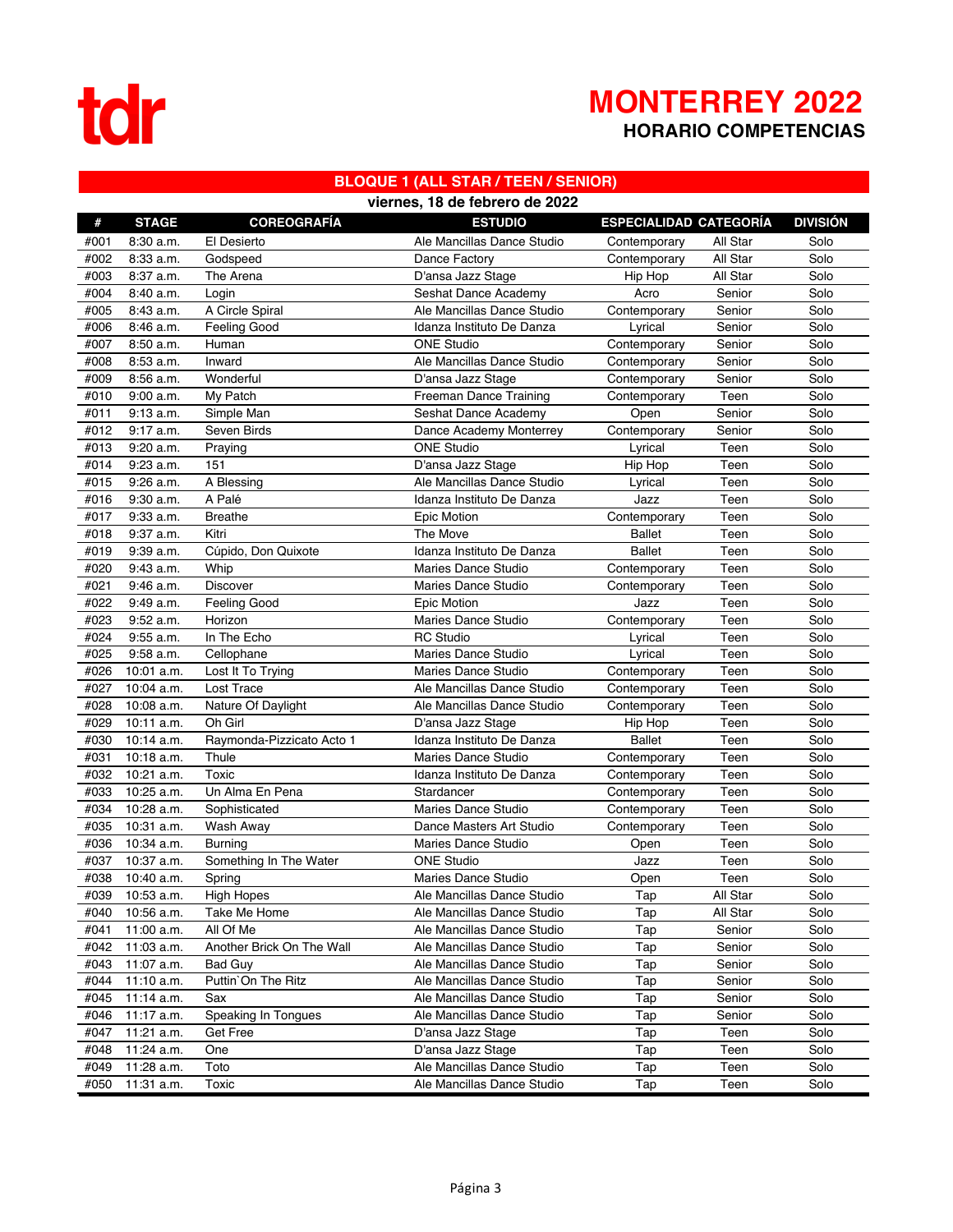| viernes, 18 de febrero de 2022<br><b>COREOGRAFÍA</b><br><b>DIVISIÓN</b><br>#<br><b>STAGE</b><br><b>ESTUDIO</b><br>ESPECIALIDAD CATEGORÍA<br>Ale Mancillas Dance Studio<br>#051<br>12:00 p.m.<br>Better When I'm Dancing<br>Mini<br>Solo<br>Tap<br>#052<br>Ds Danza Studio<br>Tap<br>Mini<br>Solo<br>12:03 p.m.<br>Dancing Fool<br>#053<br>Ale Mancillas Dance Studio<br>Tap<br>Mini<br>Solo<br>12:06 p.m.<br>Faith<br>Feet Don't Fail Me Now<br>Tap<br>Mini<br>Solo<br>#054<br>12:10 p.m.<br>Ale Mancillas Dance Studio<br>Solo<br>#055<br>12:13 p.m.<br>Ale Mancillas Dance Studio<br>Tap<br>Mini<br>Happy<br>#056<br>Ragtime<br>Ale Mancillas Dance Studio<br>Tap<br>Solo<br>12:17 p.m.<br>Junior<br>Rock This Town<br>#057<br>Tap<br>Solo<br>12:20 p.m.<br>Idanza Instituto De Danza<br>Junior<br>#058<br>Sunny Side Of The Street<br>Ale Mancillas Dance Studio<br>Tap<br>Solo<br>12:24 p.m.<br>Junior<br>#059<br>Solo<br>12:32 p.m.<br>All That Jazz<br><b>Maries Dance Studio</b><br>Jazz<br>Junior<br>Solo<br>#060<br><b>Believe</b><br>Ale Mancillas Dance Studio<br>12:35 p.m.<br>Lyrical<br>Junior<br>12:39 p.m.<br>The Way I Do<br><b>Maries Dance Studio</b><br>Solo<br>#061<br>Junior<br>Contemporary<br>#062<br>12:42 p.m.<br>Solo<br>Desazón<br>Dance Container Cancún<br>Junior<br>Contemporary<br>#063<br>12:45 p.m.<br>Idanza Instituto De Danza<br>Solo<br>Dream<br>Lyrical<br>Junior<br>#064<br>12:49 p.m.<br>Feels Like Home<br>Carla Eugenia Escuela De Danza<br>Solo<br>Lyrical<br>Junior<br>Fly<br>Solo<br>#065<br>12:52 p.m.<br>D'ansa Jazz Stage<br>Acro<br>Junior<br>Futurism<br>Solo<br>#066<br>Dance Container Cancún<br>12:56 p.m.<br>Jazz<br>Junior<br><b>Graduation Ball</b><br><b>Ballet</b><br>Solo<br>#067<br>12:59 p.m.<br>Idanza Instituto De Danza<br>Junior<br>#068<br>1:02 p.m.<br>Ale Mancillas Dance Studio<br>Solo<br>Hearing<br>Junior<br>Contemporary<br>#069<br>Solo<br>1:06 p.m.<br>Home Again<br>Idanza Instituto De Danza<br>Contemporary<br>Junior<br>Solo<br>#070<br>Is That Alright<br>Ghemilson Escuela De Danza<br>1:10 p.m.<br>Lyrical<br>Junior<br>#071<br>1:13 p.m.<br>Lets Do It<br>Danziela Dance Studio<br>Solo<br>Hip Hop<br>Junior<br>#072<br>Limitless<br>Ale Mancillas Dance Studio<br>Solo<br>1:16 p.m.<br>Contemporary<br>Junior<br>Lo Que Nunca Te Conté<br>Solo<br>#073<br>1:19 p.m.<br>Idanza Instituto De Danza<br>Lyrical<br>Junior<br>#074<br>1:23 p.m.<br><b>Maries Dance Studio</b><br>Solo<br>Departure<br>Lyrical<br>Junior<br>#075<br>$1:26$ p.m.<br>Carla Eugenia Escuela De Danza<br>Solo<br>Outspoken<br>Lyrical<br>Junior<br>#076<br>Shine A Light<br>Dance Container Cancún<br>Lyrical<br>Solo<br>1:30 p.m.<br>Junior<br>#077<br>Size<br>Solo<br>1:33 p.m.<br>Idanza Instituto De Danza<br>Jazz<br>Junior<br>#078<br>Tba<br>Solo<br>1:36 p.m.<br>Carla Eugenia Escuela De Danza<br>Lyrical<br>Junior<br>Solo<br>#079<br>Technologic<br>1:40 p.m.<br>Idanza Instituto De Danza<br>Jazz<br>Junior<br>#080<br>1:43 p.m.<br>Dance Container Cancún<br>Solo<br>Terranova<br>Jazz<br>Junior<br>#081<br>1:47 p.m.<br><b>That Walk</b><br>Solo<br>Idanza Instituto De Danza<br>Jazz<br>Junior<br>The Bottom Of The Deep Blue Sea<br>#082<br>1:51 p.m.<br>Carla Eugenia Escuela De Danza<br>Contemporary<br>Solo<br>Junior<br>#083<br>Solo<br>The Loss Of Magic<br><b>Maries Dance Studio</b><br>1:54 p.m.<br>Contemporary<br>Junior<br>Solo<br>#084<br>1:57 p.m.<br>Ale Mancillas Dance Studio<br>Vogue<br>Jazz<br>Junior<br>#085<br>Sakura<br>Jazz<br>Solo<br>2:00 p.m.<br>Freeman Dance Training<br>Junior<br>#086<br>Shrine Tooth<br>Solo<br>2:04 p.m.<br><b>Freeman Dance Training</b><br>Junior<br>Contemporary<br>#087<br>2:07 p.m.<br><b>Arrival Of The Birds</b><br>Mini<br>Solo<br>Epic Motion<br>Contemporary<br>Boy You Can Keep It<br>Ghemilson Escuela De Danza<br>#088<br>Mini<br>Solo<br>2:11 p.m.<br>Jazz<br>#089<br>Carla Eugenia Escuela De Danza<br>Solo<br>2:14 p.m.<br><b>Breathe Again</b><br>Mini<br>Open<br>Ale Mancillas Dance Studio<br>#090<br>2:22 p.m.<br>Crazy Pop<br>Jazz<br>Mini<br>Solo<br>Ale Mancillas Dance Studio<br>#091<br>2:25 p.m.<br>Fight Song<br>Mini<br>Solo<br>Lyrical<br>Solo<br>#092<br>2:29 p.m.<br>Dance Container Cancún<br>Jazz<br>Mini<br>Guarare<br>How Far Will I Go<br>Ale Mancillas Dance Studio<br>#093<br>2:32 p.m.<br>Lyrical<br>Mini<br>Solo<br>#094<br>I Get To Love You<br>Carla Eugenia Escuela De Danza<br>Lyrical<br>Mini<br>Solo<br>2:35 p.m.<br>#095<br>2:38 p.m.<br>Colors By Vale<br>The Move<br>Hip Hop<br>Mini<br>Solo<br>Carla Eugenia Escuela De Danza<br>Solo<br>#096<br><b>Ladies First</b><br>Hip Hop<br>Mini<br>2:41 p.m.<br>#097<br>Freeman Dance Training<br>Mini<br>Solo<br>2:44 p.m.<br>Lost<br>Lyrical<br>Hallucinate<br>Maries Dance Studio<br>Solo<br>#098<br>2:47 p.m.<br>Jazz<br>Mini<br>#099<br>Mini<br>Solo<br>2:50 p.m.<br>Monster.<br>Dansoul<br>Specialty<br>My Boyfriend's Back<br>#100<br>2:53 p.m.<br>Epic Motion<br>Jazz<br>Mini<br>Solo<br>#101<br>Never Enough<br><b>Freeman Dance Training</b><br>3:02 p.m.<br>Lyrical<br>Mini<br>Solo<br>#102<br>On The Floor<br>Ale Mancillas Dance Studio<br>Solo<br>3:05 p.m.<br>Jazz<br>Mini<br>#103<br>3:08 p.m.<br>One Way Or Another<br>Epic Motion<br>Jazz<br>Mini<br>Solo<br>Danziela Dance Studio<br>#104<br>Mini<br>Solo<br>3:12 p.m.<br>Pachuco<br>Hip Hop<br>Poison<br>Ghemilson Escuela De Danza<br>Solo<br>#105<br>Acro<br>Mini<br>3:15 p.m.<br>Ale Mancillas Dance Studio<br>Solo<br>#106<br>Reminisce<br>Lyrical<br>Mini<br>3:18 p.m. | <b>BLOQUE 2 (JUNIOR / MINI / TINY)</b> |  |  |  |  |  |  |
|----------------------------------------------------------------------------------------------------------------------------------------------------------------------------------------------------------------------------------------------------------------------------------------------------------------------------------------------------------------------------------------------------------------------------------------------------------------------------------------------------------------------------------------------------------------------------------------------------------------------------------------------------------------------------------------------------------------------------------------------------------------------------------------------------------------------------------------------------------------------------------------------------------------------------------------------------------------------------------------------------------------------------------------------------------------------------------------------------------------------------------------------------------------------------------------------------------------------------------------------------------------------------------------------------------------------------------------------------------------------------------------------------------------------------------------------------------------------------------------------------------------------------------------------------------------------------------------------------------------------------------------------------------------------------------------------------------------------------------------------------------------------------------------------------------------------------------------------------------------------------------------------------------------------------------------------------------------------------------------------------------------------------------------------------------------------------------------------------------------------------------------------------------------------------------------------------------------------------------------------------------------------------------------------------------------------------------------------------------------------------------------------------------------------------------------------------------------------------------------------------------------------------------------------------------------------------------------------------------------------------------------------------------------------------------------------------------------------------------------------------------------------------------------------------------------------------------------------------------------------------------------------------------------------------------------------------------------------------------------------------------------------------------------------------------------------------------------------------------------------------------------------------------------------------------------------------------------------------------------------------------------------------------------------------------------------------------------------------------------------------------------------------------------------------------------------------------------------------------------------------------------------------------------------------------------------------------------------------------------------------------------------------------------------------------------------------------------------------------------------------------------------------------------------------------------------------------------------------------------------------------------------------------------------------------------------------------------------------------------------------------------------------------------------------------------------------------------------------------------------------------------------------------------------------------------------------------------------------------------------------------------------------------------------------------------------------------------------------------------------------------------------------------------------------------------------------------------------------------------------------------------------------------------------------------------------------------------------------------------------------------------------------------------------------------------------------------------------------------------------------------------------------------------------------------------------------------------------------------------------------------------------------------------------------------------------------------------------------------------------------------------------------------------------------------------------------------------------------------------------------------------------------------------------------------------------------------------------------------------------------------------------------------------------------------------------------------------------------------------------------------------------------------------------------------------------------------------------------------------------------------------------------------------------------------------------|----------------------------------------|--|--|--|--|--|--|
|                                                                                                                                                                                                                                                                                                                                                                                                                                                                                                                                                                                                                                                                                                                                                                                                                                                                                                                                                                                                                                                                                                                                                                                                                                                                                                                                                                                                                                                                                                                                                                                                                                                                                                                                                                                                                                                                                                                                                                                                                                                                                                                                                                                                                                                                                                                                                                                                                                                                                                                                                                                                                                                                                                                                                                                                                                                                                                                                                                                                                                                                                                                                                                                                                                                                                                                                                                                                                                                                                                                                                                                                                                                                                                                                                                                                                                                                                                                                                                                                                                                                                                                                                                                                                                                                                                                                                                                                                                                                                                                                                                                                                                                                                                                                                                                                                                                                                                                                                                                                                                                                                                                                                                                                                                                                                                                                                                                                                                                                                                                                                                      |                                        |  |  |  |  |  |  |
|                                                                                                                                                                                                                                                                                                                                                                                                                                                                                                                                                                                                                                                                                                                                                                                                                                                                                                                                                                                                                                                                                                                                                                                                                                                                                                                                                                                                                                                                                                                                                                                                                                                                                                                                                                                                                                                                                                                                                                                                                                                                                                                                                                                                                                                                                                                                                                                                                                                                                                                                                                                                                                                                                                                                                                                                                                                                                                                                                                                                                                                                                                                                                                                                                                                                                                                                                                                                                                                                                                                                                                                                                                                                                                                                                                                                                                                                                                                                                                                                                                                                                                                                                                                                                                                                                                                                                                                                                                                                                                                                                                                                                                                                                                                                                                                                                                                                                                                                                                                                                                                                                                                                                                                                                                                                                                                                                                                                                                                                                                                                                                      |                                        |  |  |  |  |  |  |
|                                                                                                                                                                                                                                                                                                                                                                                                                                                                                                                                                                                                                                                                                                                                                                                                                                                                                                                                                                                                                                                                                                                                                                                                                                                                                                                                                                                                                                                                                                                                                                                                                                                                                                                                                                                                                                                                                                                                                                                                                                                                                                                                                                                                                                                                                                                                                                                                                                                                                                                                                                                                                                                                                                                                                                                                                                                                                                                                                                                                                                                                                                                                                                                                                                                                                                                                                                                                                                                                                                                                                                                                                                                                                                                                                                                                                                                                                                                                                                                                                                                                                                                                                                                                                                                                                                                                                                                                                                                                                                                                                                                                                                                                                                                                                                                                                                                                                                                                                                                                                                                                                                                                                                                                                                                                                                                                                                                                                                                                                                                                                                      |                                        |  |  |  |  |  |  |
|                                                                                                                                                                                                                                                                                                                                                                                                                                                                                                                                                                                                                                                                                                                                                                                                                                                                                                                                                                                                                                                                                                                                                                                                                                                                                                                                                                                                                                                                                                                                                                                                                                                                                                                                                                                                                                                                                                                                                                                                                                                                                                                                                                                                                                                                                                                                                                                                                                                                                                                                                                                                                                                                                                                                                                                                                                                                                                                                                                                                                                                                                                                                                                                                                                                                                                                                                                                                                                                                                                                                                                                                                                                                                                                                                                                                                                                                                                                                                                                                                                                                                                                                                                                                                                                                                                                                                                                                                                                                                                                                                                                                                                                                                                                                                                                                                                                                                                                                                                                                                                                                                                                                                                                                                                                                                                                                                                                                                                                                                                                                                                      |                                        |  |  |  |  |  |  |
|                                                                                                                                                                                                                                                                                                                                                                                                                                                                                                                                                                                                                                                                                                                                                                                                                                                                                                                                                                                                                                                                                                                                                                                                                                                                                                                                                                                                                                                                                                                                                                                                                                                                                                                                                                                                                                                                                                                                                                                                                                                                                                                                                                                                                                                                                                                                                                                                                                                                                                                                                                                                                                                                                                                                                                                                                                                                                                                                                                                                                                                                                                                                                                                                                                                                                                                                                                                                                                                                                                                                                                                                                                                                                                                                                                                                                                                                                                                                                                                                                                                                                                                                                                                                                                                                                                                                                                                                                                                                                                                                                                                                                                                                                                                                                                                                                                                                                                                                                                                                                                                                                                                                                                                                                                                                                                                                                                                                                                                                                                                                                                      |                                        |  |  |  |  |  |  |
|                                                                                                                                                                                                                                                                                                                                                                                                                                                                                                                                                                                                                                                                                                                                                                                                                                                                                                                                                                                                                                                                                                                                                                                                                                                                                                                                                                                                                                                                                                                                                                                                                                                                                                                                                                                                                                                                                                                                                                                                                                                                                                                                                                                                                                                                                                                                                                                                                                                                                                                                                                                                                                                                                                                                                                                                                                                                                                                                                                                                                                                                                                                                                                                                                                                                                                                                                                                                                                                                                                                                                                                                                                                                                                                                                                                                                                                                                                                                                                                                                                                                                                                                                                                                                                                                                                                                                                                                                                                                                                                                                                                                                                                                                                                                                                                                                                                                                                                                                                                                                                                                                                                                                                                                                                                                                                                                                                                                                                                                                                                                                                      |                                        |  |  |  |  |  |  |
|                                                                                                                                                                                                                                                                                                                                                                                                                                                                                                                                                                                                                                                                                                                                                                                                                                                                                                                                                                                                                                                                                                                                                                                                                                                                                                                                                                                                                                                                                                                                                                                                                                                                                                                                                                                                                                                                                                                                                                                                                                                                                                                                                                                                                                                                                                                                                                                                                                                                                                                                                                                                                                                                                                                                                                                                                                                                                                                                                                                                                                                                                                                                                                                                                                                                                                                                                                                                                                                                                                                                                                                                                                                                                                                                                                                                                                                                                                                                                                                                                                                                                                                                                                                                                                                                                                                                                                                                                                                                                                                                                                                                                                                                                                                                                                                                                                                                                                                                                                                                                                                                                                                                                                                                                                                                                                                                                                                                                                                                                                                                                                      |                                        |  |  |  |  |  |  |
|                                                                                                                                                                                                                                                                                                                                                                                                                                                                                                                                                                                                                                                                                                                                                                                                                                                                                                                                                                                                                                                                                                                                                                                                                                                                                                                                                                                                                                                                                                                                                                                                                                                                                                                                                                                                                                                                                                                                                                                                                                                                                                                                                                                                                                                                                                                                                                                                                                                                                                                                                                                                                                                                                                                                                                                                                                                                                                                                                                                                                                                                                                                                                                                                                                                                                                                                                                                                                                                                                                                                                                                                                                                                                                                                                                                                                                                                                                                                                                                                                                                                                                                                                                                                                                                                                                                                                                                                                                                                                                                                                                                                                                                                                                                                                                                                                                                                                                                                                                                                                                                                                                                                                                                                                                                                                                                                                                                                                                                                                                                                                                      |                                        |  |  |  |  |  |  |
|                                                                                                                                                                                                                                                                                                                                                                                                                                                                                                                                                                                                                                                                                                                                                                                                                                                                                                                                                                                                                                                                                                                                                                                                                                                                                                                                                                                                                                                                                                                                                                                                                                                                                                                                                                                                                                                                                                                                                                                                                                                                                                                                                                                                                                                                                                                                                                                                                                                                                                                                                                                                                                                                                                                                                                                                                                                                                                                                                                                                                                                                                                                                                                                                                                                                                                                                                                                                                                                                                                                                                                                                                                                                                                                                                                                                                                                                                                                                                                                                                                                                                                                                                                                                                                                                                                                                                                                                                                                                                                                                                                                                                                                                                                                                                                                                                                                                                                                                                                                                                                                                                                                                                                                                                                                                                                                                                                                                                                                                                                                                                                      |                                        |  |  |  |  |  |  |
|                                                                                                                                                                                                                                                                                                                                                                                                                                                                                                                                                                                                                                                                                                                                                                                                                                                                                                                                                                                                                                                                                                                                                                                                                                                                                                                                                                                                                                                                                                                                                                                                                                                                                                                                                                                                                                                                                                                                                                                                                                                                                                                                                                                                                                                                                                                                                                                                                                                                                                                                                                                                                                                                                                                                                                                                                                                                                                                                                                                                                                                                                                                                                                                                                                                                                                                                                                                                                                                                                                                                                                                                                                                                                                                                                                                                                                                                                                                                                                                                                                                                                                                                                                                                                                                                                                                                                                                                                                                                                                                                                                                                                                                                                                                                                                                                                                                                                                                                                                                                                                                                                                                                                                                                                                                                                                                                                                                                                                                                                                                                                                      |                                        |  |  |  |  |  |  |
|                                                                                                                                                                                                                                                                                                                                                                                                                                                                                                                                                                                                                                                                                                                                                                                                                                                                                                                                                                                                                                                                                                                                                                                                                                                                                                                                                                                                                                                                                                                                                                                                                                                                                                                                                                                                                                                                                                                                                                                                                                                                                                                                                                                                                                                                                                                                                                                                                                                                                                                                                                                                                                                                                                                                                                                                                                                                                                                                                                                                                                                                                                                                                                                                                                                                                                                                                                                                                                                                                                                                                                                                                                                                                                                                                                                                                                                                                                                                                                                                                                                                                                                                                                                                                                                                                                                                                                                                                                                                                                                                                                                                                                                                                                                                                                                                                                                                                                                                                                                                                                                                                                                                                                                                                                                                                                                                                                                                                                                                                                                                                                      |                                        |  |  |  |  |  |  |
|                                                                                                                                                                                                                                                                                                                                                                                                                                                                                                                                                                                                                                                                                                                                                                                                                                                                                                                                                                                                                                                                                                                                                                                                                                                                                                                                                                                                                                                                                                                                                                                                                                                                                                                                                                                                                                                                                                                                                                                                                                                                                                                                                                                                                                                                                                                                                                                                                                                                                                                                                                                                                                                                                                                                                                                                                                                                                                                                                                                                                                                                                                                                                                                                                                                                                                                                                                                                                                                                                                                                                                                                                                                                                                                                                                                                                                                                                                                                                                                                                                                                                                                                                                                                                                                                                                                                                                                                                                                                                                                                                                                                                                                                                                                                                                                                                                                                                                                                                                                                                                                                                                                                                                                                                                                                                                                                                                                                                                                                                                                                                                      |                                        |  |  |  |  |  |  |
|                                                                                                                                                                                                                                                                                                                                                                                                                                                                                                                                                                                                                                                                                                                                                                                                                                                                                                                                                                                                                                                                                                                                                                                                                                                                                                                                                                                                                                                                                                                                                                                                                                                                                                                                                                                                                                                                                                                                                                                                                                                                                                                                                                                                                                                                                                                                                                                                                                                                                                                                                                                                                                                                                                                                                                                                                                                                                                                                                                                                                                                                                                                                                                                                                                                                                                                                                                                                                                                                                                                                                                                                                                                                                                                                                                                                                                                                                                                                                                                                                                                                                                                                                                                                                                                                                                                                                                                                                                                                                                                                                                                                                                                                                                                                                                                                                                                                                                                                                                                                                                                                                                                                                                                                                                                                                                                                                                                                                                                                                                                                                                      |                                        |  |  |  |  |  |  |
|                                                                                                                                                                                                                                                                                                                                                                                                                                                                                                                                                                                                                                                                                                                                                                                                                                                                                                                                                                                                                                                                                                                                                                                                                                                                                                                                                                                                                                                                                                                                                                                                                                                                                                                                                                                                                                                                                                                                                                                                                                                                                                                                                                                                                                                                                                                                                                                                                                                                                                                                                                                                                                                                                                                                                                                                                                                                                                                                                                                                                                                                                                                                                                                                                                                                                                                                                                                                                                                                                                                                                                                                                                                                                                                                                                                                                                                                                                                                                                                                                                                                                                                                                                                                                                                                                                                                                                                                                                                                                                                                                                                                                                                                                                                                                                                                                                                                                                                                                                                                                                                                                                                                                                                                                                                                                                                                                                                                                                                                                                                                                                      |                                        |  |  |  |  |  |  |
|                                                                                                                                                                                                                                                                                                                                                                                                                                                                                                                                                                                                                                                                                                                                                                                                                                                                                                                                                                                                                                                                                                                                                                                                                                                                                                                                                                                                                                                                                                                                                                                                                                                                                                                                                                                                                                                                                                                                                                                                                                                                                                                                                                                                                                                                                                                                                                                                                                                                                                                                                                                                                                                                                                                                                                                                                                                                                                                                                                                                                                                                                                                                                                                                                                                                                                                                                                                                                                                                                                                                                                                                                                                                                                                                                                                                                                                                                                                                                                                                                                                                                                                                                                                                                                                                                                                                                                                                                                                                                                                                                                                                                                                                                                                                                                                                                                                                                                                                                                                                                                                                                                                                                                                                                                                                                                                                                                                                                                                                                                                                                                      |                                        |  |  |  |  |  |  |
|                                                                                                                                                                                                                                                                                                                                                                                                                                                                                                                                                                                                                                                                                                                                                                                                                                                                                                                                                                                                                                                                                                                                                                                                                                                                                                                                                                                                                                                                                                                                                                                                                                                                                                                                                                                                                                                                                                                                                                                                                                                                                                                                                                                                                                                                                                                                                                                                                                                                                                                                                                                                                                                                                                                                                                                                                                                                                                                                                                                                                                                                                                                                                                                                                                                                                                                                                                                                                                                                                                                                                                                                                                                                                                                                                                                                                                                                                                                                                                                                                                                                                                                                                                                                                                                                                                                                                                                                                                                                                                                                                                                                                                                                                                                                                                                                                                                                                                                                                                                                                                                                                                                                                                                                                                                                                                                                                                                                                                                                                                                                                                      |                                        |  |  |  |  |  |  |
|                                                                                                                                                                                                                                                                                                                                                                                                                                                                                                                                                                                                                                                                                                                                                                                                                                                                                                                                                                                                                                                                                                                                                                                                                                                                                                                                                                                                                                                                                                                                                                                                                                                                                                                                                                                                                                                                                                                                                                                                                                                                                                                                                                                                                                                                                                                                                                                                                                                                                                                                                                                                                                                                                                                                                                                                                                                                                                                                                                                                                                                                                                                                                                                                                                                                                                                                                                                                                                                                                                                                                                                                                                                                                                                                                                                                                                                                                                                                                                                                                                                                                                                                                                                                                                                                                                                                                                                                                                                                                                                                                                                                                                                                                                                                                                                                                                                                                                                                                                                                                                                                                                                                                                                                                                                                                                                                                                                                                                                                                                                                                                      |                                        |  |  |  |  |  |  |
|                                                                                                                                                                                                                                                                                                                                                                                                                                                                                                                                                                                                                                                                                                                                                                                                                                                                                                                                                                                                                                                                                                                                                                                                                                                                                                                                                                                                                                                                                                                                                                                                                                                                                                                                                                                                                                                                                                                                                                                                                                                                                                                                                                                                                                                                                                                                                                                                                                                                                                                                                                                                                                                                                                                                                                                                                                                                                                                                                                                                                                                                                                                                                                                                                                                                                                                                                                                                                                                                                                                                                                                                                                                                                                                                                                                                                                                                                                                                                                                                                                                                                                                                                                                                                                                                                                                                                                                                                                                                                                                                                                                                                                                                                                                                                                                                                                                                                                                                                                                                                                                                                                                                                                                                                                                                                                                                                                                                                                                                                                                                                                      |                                        |  |  |  |  |  |  |
|                                                                                                                                                                                                                                                                                                                                                                                                                                                                                                                                                                                                                                                                                                                                                                                                                                                                                                                                                                                                                                                                                                                                                                                                                                                                                                                                                                                                                                                                                                                                                                                                                                                                                                                                                                                                                                                                                                                                                                                                                                                                                                                                                                                                                                                                                                                                                                                                                                                                                                                                                                                                                                                                                                                                                                                                                                                                                                                                                                                                                                                                                                                                                                                                                                                                                                                                                                                                                                                                                                                                                                                                                                                                                                                                                                                                                                                                                                                                                                                                                                                                                                                                                                                                                                                                                                                                                                                                                                                                                                                                                                                                                                                                                                                                                                                                                                                                                                                                                                                                                                                                                                                                                                                                                                                                                                                                                                                                                                                                                                                                                                      |                                        |  |  |  |  |  |  |
|                                                                                                                                                                                                                                                                                                                                                                                                                                                                                                                                                                                                                                                                                                                                                                                                                                                                                                                                                                                                                                                                                                                                                                                                                                                                                                                                                                                                                                                                                                                                                                                                                                                                                                                                                                                                                                                                                                                                                                                                                                                                                                                                                                                                                                                                                                                                                                                                                                                                                                                                                                                                                                                                                                                                                                                                                                                                                                                                                                                                                                                                                                                                                                                                                                                                                                                                                                                                                                                                                                                                                                                                                                                                                                                                                                                                                                                                                                                                                                                                                                                                                                                                                                                                                                                                                                                                                                                                                                                                                                                                                                                                                                                                                                                                                                                                                                                                                                                                                                                                                                                                                                                                                                                                                                                                                                                                                                                                                                                                                                                                                                      |                                        |  |  |  |  |  |  |
|                                                                                                                                                                                                                                                                                                                                                                                                                                                                                                                                                                                                                                                                                                                                                                                                                                                                                                                                                                                                                                                                                                                                                                                                                                                                                                                                                                                                                                                                                                                                                                                                                                                                                                                                                                                                                                                                                                                                                                                                                                                                                                                                                                                                                                                                                                                                                                                                                                                                                                                                                                                                                                                                                                                                                                                                                                                                                                                                                                                                                                                                                                                                                                                                                                                                                                                                                                                                                                                                                                                                                                                                                                                                                                                                                                                                                                                                                                                                                                                                                                                                                                                                                                                                                                                                                                                                                                                                                                                                                                                                                                                                                                                                                                                                                                                                                                                                                                                                                                                                                                                                                                                                                                                                                                                                                                                                                                                                                                                                                                                                                                      |                                        |  |  |  |  |  |  |
|                                                                                                                                                                                                                                                                                                                                                                                                                                                                                                                                                                                                                                                                                                                                                                                                                                                                                                                                                                                                                                                                                                                                                                                                                                                                                                                                                                                                                                                                                                                                                                                                                                                                                                                                                                                                                                                                                                                                                                                                                                                                                                                                                                                                                                                                                                                                                                                                                                                                                                                                                                                                                                                                                                                                                                                                                                                                                                                                                                                                                                                                                                                                                                                                                                                                                                                                                                                                                                                                                                                                                                                                                                                                                                                                                                                                                                                                                                                                                                                                                                                                                                                                                                                                                                                                                                                                                                                                                                                                                                                                                                                                                                                                                                                                                                                                                                                                                                                                                                                                                                                                                                                                                                                                                                                                                                                                                                                                                                                                                                                                                                      |                                        |  |  |  |  |  |  |
|                                                                                                                                                                                                                                                                                                                                                                                                                                                                                                                                                                                                                                                                                                                                                                                                                                                                                                                                                                                                                                                                                                                                                                                                                                                                                                                                                                                                                                                                                                                                                                                                                                                                                                                                                                                                                                                                                                                                                                                                                                                                                                                                                                                                                                                                                                                                                                                                                                                                                                                                                                                                                                                                                                                                                                                                                                                                                                                                                                                                                                                                                                                                                                                                                                                                                                                                                                                                                                                                                                                                                                                                                                                                                                                                                                                                                                                                                                                                                                                                                                                                                                                                                                                                                                                                                                                                                                                                                                                                                                                                                                                                                                                                                                                                                                                                                                                                                                                                                                                                                                                                                                                                                                                                                                                                                                                                                                                                                                                                                                                                                                      |                                        |  |  |  |  |  |  |
|                                                                                                                                                                                                                                                                                                                                                                                                                                                                                                                                                                                                                                                                                                                                                                                                                                                                                                                                                                                                                                                                                                                                                                                                                                                                                                                                                                                                                                                                                                                                                                                                                                                                                                                                                                                                                                                                                                                                                                                                                                                                                                                                                                                                                                                                                                                                                                                                                                                                                                                                                                                                                                                                                                                                                                                                                                                                                                                                                                                                                                                                                                                                                                                                                                                                                                                                                                                                                                                                                                                                                                                                                                                                                                                                                                                                                                                                                                                                                                                                                                                                                                                                                                                                                                                                                                                                                                                                                                                                                                                                                                                                                                                                                                                                                                                                                                                                                                                                                                                                                                                                                                                                                                                                                                                                                                                                                                                                                                                                                                                                                                      |                                        |  |  |  |  |  |  |
|                                                                                                                                                                                                                                                                                                                                                                                                                                                                                                                                                                                                                                                                                                                                                                                                                                                                                                                                                                                                                                                                                                                                                                                                                                                                                                                                                                                                                                                                                                                                                                                                                                                                                                                                                                                                                                                                                                                                                                                                                                                                                                                                                                                                                                                                                                                                                                                                                                                                                                                                                                                                                                                                                                                                                                                                                                                                                                                                                                                                                                                                                                                                                                                                                                                                                                                                                                                                                                                                                                                                                                                                                                                                                                                                                                                                                                                                                                                                                                                                                                                                                                                                                                                                                                                                                                                                                                                                                                                                                                                                                                                                                                                                                                                                                                                                                                                                                                                                                                                                                                                                                                                                                                                                                                                                                                                                                                                                                                                                                                                                                                      |                                        |  |  |  |  |  |  |
|                                                                                                                                                                                                                                                                                                                                                                                                                                                                                                                                                                                                                                                                                                                                                                                                                                                                                                                                                                                                                                                                                                                                                                                                                                                                                                                                                                                                                                                                                                                                                                                                                                                                                                                                                                                                                                                                                                                                                                                                                                                                                                                                                                                                                                                                                                                                                                                                                                                                                                                                                                                                                                                                                                                                                                                                                                                                                                                                                                                                                                                                                                                                                                                                                                                                                                                                                                                                                                                                                                                                                                                                                                                                                                                                                                                                                                                                                                                                                                                                                                                                                                                                                                                                                                                                                                                                                                                                                                                                                                                                                                                                                                                                                                                                                                                                                                                                                                                                                                                                                                                                                                                                                                                                                                                                                                                                                                                                                                                                                                                                                                      |                                        |  |  |  |  |  |  |
|                                                                                                                                                                                                                                                                                                                                                                                                                                                                                                                                                                                                                                                                                                                                                                                                                                                                                                                                                                                                                                                                                                                                                                                                                                                                                                                                                                                                                                                                                                                                                                                                                                                                                                                                                                                                                                                                                                                                                                                                                                                                                                                                                                                                                                                                                                                                                                                                                                                                                                                                                                                                                                                                                                                                                                                                                                                                                                                                                                                                                                                                                                                                                                                                                                                                                                                                                                                                                                                                                                                                                                                                                                                                                                                                                                                                                                                                                                                                                                                                                                                                                                                                                                                                                                                                                                                                                                                                                                                                                                                                                                                                                                                                                                                                                                                                                                                                                                                                                                                                                                                                                                                                                                                                                                                                                                                                                                                                                                                                                                                                                                      |                                        |  |  |  |  |  |  |
|                                                                                                                                                                                                                                                                                                                                                                                                                                                                                                                                                                                                                                                                                                                                                                                                                                                                                                                                                                                                                                                                                                                                                                                                                                                                                                                                                                                                                                                                                                                                                                                                                                                                                                                                                                                                                                                                                                                                                                                                                                                                                                                                                                                                                                                                                                                                                                                                                                                                                                                                                                                                                                                                                                                                                                                                                                                                                                                                                                                                                                                                                                                                                                                                                                                                                                                                                                                                                                                                                                                                                                                                                                                                                                                                                                                                                                                                                                                                                                                                                                                                                                                                                                                                                                                                                                                                                                                                                                                                                                                                                                                                                                                                                                                                                                                                                                                                                                                                                                                                                                                                                                                                                                                                                                                                                                                                                                                                                                                                                                                                                                      |                                        |  |  |  |  |  |  |
|                                                                                                                                                                                                                                                                                                                                                                                                                                                                                                                                                                                                                                                                                                                                                                                                                                                                                                                                                                                                                                                                                                                                                                                                                                                                                                                                                                                                                                                                                                                                                                                                                                                                                                                                                                                                                                                                                                                                                                                                                                                                                                                                                                                                                                                                                                                                                                                                                                                                                                                                                                                                                                                                                                                                                                                                                                                                                                                                                                                                                                                                                                                                                                                                                                                                                                                                                                                                                                                                                                                                                                                                                                                                                                                                                                                                                                                                                                                                                                                                                                                                                                                                                                                                                                                                                                                                                                                                                                                                                                                                                                                                                                                                                                                                                                                                                                                                                                                                                                                                                                                                                                                                                                                                                                                                                                                                                                                                                                                                                                                                                                      |                                        |  |  |  |  |  |  |
|                                                                                                                                                                                                                                                                                                                                                                                                                                                                                                                                                                                                                                                                                                                                                                                                                                                                                                                                                                                                                                                                                                                                                                                                                                                                                                                                                                                                                                                                                                                                                                                                                                                                                                                                                                                                                                                                                                                                                                                                                                                                                                                                                                                                                                                                                                                                                                                                                                                                                                                                                                                                                                                                                                                                                                                                                                                                                                                                                                                                                                                                                                                                                                                                                                                                                                                                                                                                                                                                                                                                                                                                                                                                                                                                                                                                                                                                                                                                                                                                                                                                                                                                                                                                                                                                                                                                                                                                                                                                                                                                                                                                                                                                                                                                                                                                                                                                                                                                                                                                                                                                                                                                                                                                                                                                                                                                                                                                                                                                                                                                                                      |                                        |  |  |  |  |  |  |
|                                                                                                                                                                                                                                                                                                                                                                                                                                                                                                                                                                                                                                                                                                                                                                                                                                                                                                                                                                                                                                                                                                                                                                                                                                                                                                                                                                                                                                                                                                                                                                                                                                                                                                                                                                                                                                                                                                                                                                                                                                                                                                                                                                                                                                                                                                                                                                                                                                                                                                                                                                                                                                                                                                                                                                                                                                                                                                                                                                                                                                                                                                                                                                                                                                                                                                                                                                                                                                                                                                                                                                                                                                                                                                                                                                                                                                                                                                                                                                                                                                                                                                                                                                                                                                                                                                                                                                                                                                                                                                                                                                                                                                                                                                                                                                                                                                                                                                                                                                                                                                                                                                                                                                                                                                                                                                                                                                                                                                                                                                                                                                      |                                        |  |  |  |  |  |  |
|                                                                                                                                                                                                                                                                                                                                                                                                                                                                                                                                                                                                                                                                                                                                                                                                                                                                                                                                                                                                                                                                                                                                                                                                                                                                                                                                                                                                                                                                                                                                                                                                                                                                                                                                                                                                                                                                                                                                                                                                                                                                                                                                                                                                                                                                                                                                                                                                                                                                                                                                                                                                                                                                                                                                                                                                                                                                                                                                                                                                                                                                                                                                                                                                                                                                                                                                                                                                                                                                                                                                                                                                                                                                                                                                                                                                                                                                                                                                                                                                                                                                                                                                                                                                                                                                                                                                                                                                                                                                                                                                                                                                                                                                                                                                                                                                                                                                                                                                                                                                                                                                                                                                                                                                                                                                                                                                                                                                                                                                                                                                                                      |                                        |  |  |  |  |  |  |
|                                                                                                                                                                                                                                                                                                                                                                                                                                                                                                                                                                                                                                                                                                                                                                                                                                                                                                                                                                                                                                                                                                                                                                                                                                                                                                                                                                                                                                                                                                                                                                                                                                                                                                                                                                                                                                                                                                                                                                                                                                                                                                                                                                                                                                                                                                                                                                                                                                                                                                                                                                                                                                                                                                                                                                                                                                                                                                                                                                                                                                                                                                                                                                                                                                                                                                                                                                                                                                                                                                                                                                                                                                                                                                                                                                                                                                                                                                                                                                                                                                                                                                                                                                                                                                                                                                                                                                                                                                                                                                                                                                                                                                                                                                                                                                                                                                                                                                                                                                                                                                                                                                                                                                                                                                                                                                                                                                                                                                                                                                                                                                      |                                        |  |  |  |  |  |  |
|                                                                                                                                                                                                                                                                                                                                                                                                                                                                                                                                                                                                                                                                                                                                                                                                                                                                                                                                                                                                                                                                                                                                                                                                                                                                                                                                                                                                                                                                                                                                                                                                                                                                                                                                                                                                                                                                                                                                                                                                                                                                                                                                                                                                                                                                                                                                                                                                                                                                                                                                                                                                                                                                                                                                                                                                                                                                                                                                                                                                                                                                                                                                                                                                                                                                                                                                                                                                                                                                                                                                                                                                                                                                                                                                                                                                                                                                                                                                                                                                                                                                                                                                                                                                                                                                                                                                                                                                                                                                                                                                                                                                                                                                                                                                                                                                                                                                                                                                                                                                                                                                                                                                                                                                                                                                                                                                                                                                                                                                                                                                                                      |                                        |  |  |  |  |  |  |
|                                                                                                                                                                                                                                                                                                                                                                                                                                                                                                                                                                                                                                                                                                                                                                                                                                                                                                                                                                                                                                                                                                                                                                                                                                                                                                                                                                                                                                                                                                                                                                                                                                                                                                                                                                                                                                                                                                                                                                                                                                                                                                                                                                                                                                                                                                                                                                                                                                                                                                                                                                                                                                                                                                                                                                                                                                                                                                                                                                                                                                                                                                                                                                                                                                                                                                                                                                                                                                                                                                                                                                                                                                                                                                                                                                                                                                                                                                                                                                                                                                                                                                                                                                                                                                                                                                                                                                                                                                                                                                                                                                                                                                                                                                                                                                                                                                                                                                                                                                                                                                                                                                                                                                                                                                                                                                                                                                                                                                                                                                                                                                      |                                        |  |  |  |  |  |  |
|                                                                                                                                                                                                                                                                                                                                                                                                                                                                                                                                                                                                                                                                                                                                                                                                                                                                                                                                                                                                                                                                                                                                                                                                                                                                                                                                                                                                                                                                                                                                                                                                                                                                                                                                                                                                                                                                                                                                                                                                                                                                                                                                                                                                                                                                                                                                                                                                                                                                                                                                                                                                                                                                                                                                                                                                                                                                                                                                                                                                                                                                                                                                                                                                                                                                                                                                                                                                                                                                                                                                                                                                                                                                                                                                                                                                                                                                                                                                                                                                                                                                                                                                                                                                                                                                                                                                                                                                                                                                                                                                                                                                                                                                                                                                                                                                                                                                                                                                                                                                                                                                                                                                                                                                                                                                                                                                                                                                                                                                                                                                                                      |                                        |  |  |  |  |  |  |
|                                                                                                                                                                                                                                                                                                                                                                                                                                                                                                                                                                                                                                                                                                                                                                                                                                                                                                                                                                                                                                                                                                                                                                                                                                                                                                                                                                                                                                                                                                                                                                                                                                                                                                                                                                                                                                                                                                                                                                                                                                                                                                                                                                                                                                                                                                                                                                                                                                                                                                                                                                                                                                                                                                                                                                                                                                                                                                                                                                                                                                                                                                                                                                                                                                                                                                                                                                                                                                                                                                                                                                                                                                                                                                                                                                                                                                                                                                                                                                                                                                                                                                                                                                                                                                                                                                                                                                                                                                                                                                                                                                                                                                                                                                                                                                                                                                                                                                                                                                                                                                                                                                                                                                                                                                                                                                                                                                                                                                                                                                                                                                      |                                        |  |  |  |  |  |  |
|                                                                                                                                                                                                                                                                                                                                                                                                                                                                                                                                                                                                                                                                                                                                                                                                                                                                                                                                                                                                                                                                                                                                                                                                                                                                                                                                                                                                                                                                                                                                                                                                                                                                                                                                                                                                                                                                                                                                                                                                                                                                                                                                                                                                                                                                                                                                                                                                                                                                                                                                                                                                                                                                                                                                                                                                                                                                                                                                                                                                                                                                                                                                                                                                                                                                                                                                                                                                                                                                                                                                                                                                                                                                                                                                                                                                                                                                                                                                                                                                                                                                                                                                                                                                                                                                                                                                                                                                                                                                                                                                                                                                                                                                                                                                                                                                                                                                                                                                                                                                                                                                                                                                                                                                                                                                                                                                                                                                                                                                                                                                                                      |                                        |  |  |  |  |  |  |
|                                                                                                                                                                                                                                                                                                                                                                                                                                                                                                                                                                                                                                                                                                                                                                                                                                                                                                                                                                                                                                                                                                                                                                                                                                                                                                                                                                                                                                                                                                                                                                                                                                                                                                                                                                                                                                                                                                                                                                                                                                                                                                                                                                                                                                                                                                                                                                                                                                                                                                                                                                                                                                                                                                                                                                                                                                                                                                                                                                                                                                                                                                                                                                                                                                                                                                                                                                                                                                                                                                                                                                                                                                                                                                                                                                                                                                                                                                                                                                                                                                                                                                                                                                                                                                                                                                                                                                                                                                                                                                                                                                                                                                                                                                                                                                                                                                                                                                                                                                                                                                                                                                                                                                                                                                                                                                                                                                                                                                                                                                                                                                      |                                        |  |  |  |  |  |  |
|                                                                                                                                                                                                                                                                                                                                                                                                                                                                                                                                                                                                                                                                                                                                                                                                                                                                                                                                                                                                                                                                                                                                                                                                                                                                                                                                                                                                                                                                                                                                                                                                                                                                                                                                                                                                                                                                                                                                                                                                                                                                                                                                                                                                                                                                                                                                                                                                                                                                                                                                                                                                                                                                                                                                                                                                                                                                                                                                                                                                                                                                                                                                                                                                                                                                                                                                                                                                                                                                                                                                                                                                                                                                                                                                                                                                                                                                                                                                                                                                                                                                                                                                                                                                                                                                                                                                                                                                                                                                                                                                                                                                                                                                                                                                                                                                                                                                                                                                                                                                                                                                                                                                                                                                                                                                                                                                                                                                                                                                                                                                                                      |                                        |  |  |  |  |  |  |
|                                                                                                                                                                                                                                                                                                                                                                                                                                                                                                                                                                                                                                                                                                                                                                                                                                                                                                                                                                                                                                                                                                                                                                                                                                                                                                                                                                                                                                                                                                                                                                                                                                                                                                                                                                                                                                                                                                                                                                                                                                                                                                                                                                                                                                                                                                                                                                                                                                                                                                                                                                                                                                                                                                                                                                                                                                                                                                                                                                                                                                                                                                                                                                                                                                                                                                                                                                                                                                                                                                                                                                                                                                                                                                                                                                                                                                                                                                                                                                                                                                                                                                                                                                                                                                                                                                                                                                                                                                                                                                                                                                                                                                                                                                                                                                                                                                                                                                                                                                                                                                                                                                                                                                                                                                                                                                                                                                                                                                                                                                                                                                      |                                        |  |  |  |  |  |  |
|                                                                                                                                                                                                                                                                                                                                                                                                                                                                                                                                                                                                                                                                                                                                                                                                                                                                                                                                                                                                                                                                                                                                                                                                                                                                                                                                                                                                                                                                                                                                                                                                                                                                                                                                                                                                                                                                                                                                                                                                                                                                                                                                                                                                                                                                                                                                                                                                                                                                                                                                                                                                                                                                                                                                                                                                                                                                                                                                                                                                                                                                                                                                                                                                                                                                                                                                                                                                                                                                                                                                                                                                                                                                                                                                                                                                                                                                                                                                                                                                                                                                                                                                                                                                                                                                                                                                                                                                                                                                                                                                                                                                                                                                                                                                                                                                                                                                                                                                                                                                                                                                                                                                                                                                                                                                                                                                                                                                                                                                                                                                                                      |                                        |  |  |  |  |  |  |
|                                                                                                                                                                                                                                                                                                                                                                                                                                                                                                                                                                                                                                                                                                                                                                                                                                                                                                                                                                                                                                                                                                                                                                                                                                                                                                                                                                                                                                                                                                                                                                                                                                                                                                                                                                                                                                                                                                                                                                                                                                                                                                                                                                                                                                                                                                                                                                                                                                                                                                                                                                                                                                                                                                                                                                                                                                                                                                                                                                                                                                                                                                                                                                                                                                                                                                                                                                                                                                                                                                                                                                                                                                                                                                                                                                                                                                                                                                                                                                                                                                                                                                                                                                                                                                                                                                                                                                                                                                                                                                                                                                                                                                                                                                                                                                                                                                                                                                                                                                                                                                                                                                                                                                                                                                                                                                                                                                                                                                                                                                                                                                      |                                        |  |  |  |  |  |  |
|                                                                                                                                                                                                                                                                                                                                                                                                                                                                                                                                                                                                                                                                                                                                                                                                                                                                                                                                                                                                                                                                                                                                                                                                                                                                                                                                                                                                                                                                                                                                                                                                                                                                                                                                                                                                                                                                                                                                                                                                                                                                                                                                                                                                                                                                                                                                                                                                                                                                                                                                                                                                                                                                                                                                                                                                                                                                                                                                                                                                                                                                                                                                                                                                                                                                                                                                                                                                                                                                                                                                                                                                                                                                                                                                                                                                                                                                                                                                                                                                                                                                                                                                                                                                                                                                                                                                                                                                                                                                                                                                                                                                                                                                                                                                                                                                                                                                                                                                                                                                                                                                                                                                                                                                                                                                                                                                                                                                                                                                                                                                                                      |                                        |  |  |  |  |  |  |
|                                                                                                                                                                                                                                                                                                                                                                                                                                                                                                                                                                                                                                                                                                                                                                                                                                                                                                                                                                                                                                                                                                                                                                                                                                                                                                                                                                                                                                                                                                                                                                                                                                                                                                                                                                                                                                                                                                                                                                                                                                                                                                                                                                                                                                                                                                                                                                                                                                                                                                                                                                                                                                                                                                                                                                                                                                                                                                                                                                                                                                                                                                                                                                                                                                                                                                                                                                                                                                                                                                                                                                                                                                                                                                                                                                                                                                                                                                                                                                                                                                                                                                                                                                                                                                                                                                                                                                                                                                                                                                                                                                                                                                                                                                                                                                                                                                                                                                                                                                                                                                                                                                                                                                                                                                                                                                                                                                                                                                                                                                                                                                      |                                        |  |  |  |  |  |  |
|                                                                                                                                                                                                                                                                                                                                                                                                                                                                                                                                                                                                                                                                                                                                                                                                                                                                                                                                                                                                                                                                                                                                                                                                                                                                                                                                                                                                                                                                                                                                                                                                                                                                                                                                                                                                                                                                                                                                                                                                                                                                                                                                                                                                                                                                                                                                                                                                                                                                                                                                                                                                                                                                                                                                                                                                                                                                                                                                                                                                                                                                                                                                                                                                                                                                                                                                                                                                                                                                                                                                                                                                                                                                                                                                                                                                                                                                                                                                                                                                                                                                                                                                                                                                                                                                                                                                                                                                                                                                                                                                                                                                                                                                                                                                                                                                                                                                                                                                                                                                                                                                                                                                                                                                                                                                                                                                                                                                                                                                                                                                                                      |                                        |  |  |  |  |  |  |
|                                                                                                                                                                                                                                                                                                                                                                                                                                                                                                                                                                                                                                                                                                                                                                                                                                                                                                                                                                                                                                                                                                                                                                                                                                                                                                                                                                                                                                                                                                                                                                                                                                                                                                                                                                                                                                                                                                                                                                                                                                                                                                                                                                                                                                                                                                                                                                                                                                                                                                                                                                                                                                                                                                                                                                                                                                                                                                                                                                                                                                                                                                                                                                                                                                                                                                                                                                                                                                                                                                                                                                                                                                                                                                                                                                                                                                                                                                                                                                                                                                                                                                                                                                                                                                                                                                                                                                                                                                                                                                                                                                                                                                                                                                                                                                                                                                                                                                                                                                                                                                                                                                                                                                                                                                                                                                                                                                                                                                                                                                                                                                      |                                        |  |  |  |  |  |  |
|                                                                                                                                                                                                                                                                                                                                                                                                                                                                                                                                                                                                                                                                                                                                                                                                                                                                                                                                                                                                                                                                                                                                                                                                                                                                                                                                                                                                                                                                                                                                                                                                                                                                                                                                                                                                                                                                                                                                                                                                                                                                                                                                                                                                                                                                                                                                                                                                                                                                                                                                                                                                                                                                                                                                                                                                                                                                                                                                                                                                                                                                                                                                                                                                                                                                                                                                                                                                                                                                                                                                                                                                                                                                                                                                                                                                                                                                                                                                                                                                                                                                                                                                                                                                                                                                                                                                                                                                                                                                                                                                                                                                                                                                                                                                                                                                                                                                                                                                                                                                                                                                                                                                                                                                                                                                                                                                                                                                                                                                                                                                                                      |                                        |  |  |  |  |  |  |
|                                                                                                                                                                                                                                                                                                                                                                                                                                                                                                                                                                                                                                                                                                                                                                                                                                                                                                                                                                                                                                                                                                                                                                                                                                                                                                                                                                                                                                                                                                                                                                                                                                                                                                                                                                                                                                                                                                                                                                                                                                                                                                                                                                                                                                                                                                                                                                                                                                                                                                                                                                                                                                                                                                                                                                                                                                                                                                                                                                                                                                                                                                                                                                                                                                                                                                                                                                                                                                                                                                                                                                                                                                                                                                                                                                                                                                                                                                                                                                                                                                                                                                                                                                                                                                                                                                                                                                                                                                                                                                                                                                                                                                                                                                                                                                                                                                                                                                                                                                                                                                                                                                                                                                                                                                                                                                                                                                                                                                                                                                                                                                      |                                        |  |  |  |  |  |  |
|                                                                                                                                                                                                                                                                                                                                                                                                                                                                                                                                                                                                                                                                                                                                                                                                                                                                                                                                                                                                                                                                                                                                                                                                                                                                                                                                                                                                                                                                                                                                                                                                                                                                                                                                                                                                                                                                                                                                                                                                                                                                                                                                                                                                                                                                                                                                                                                                                                                                                                                                                                                                                                                                                                                                                                                                                                                                                                                                                                                                                                                                                                                                                                                                                                                                                                                                                                                                                                                                                                                                                                                                                                                                                                                                                                                                                                                                                                                                                                                                                                                                                                                                                                                                                                                                                                                                                                                                                                                                                                                                                                                                                                                                                                                                                                                                                                                                                                                                                                                                                                                                                                                                                                                                                                                                                                                                                                                                                                                                                                                                                                      |                                        |  |  |  |  |  |  |
|                                                                                                                                                                                                                                                                                                                                                                                                                                                                                                                                                                                                                                                                                                                                                                                                                                                                                                                                                                                                                                                                                                                                                                                                                                                                                                                                                                                                                                                                                                                                                                                                                                                                                                                                                                                                                                                                                                                                                                                                                                                                                                                                                                                                                                                                                                                                                                                                                                                                                                                                                                                                                                                                                                                                                                                                                                                                                                                                                                                                                                                                                                                                                                                                                                                                                                                                                                                                                                                                                                                                                                                                                                                                                                                                                                                                                                                                                                                                                                                                                                                                                                                                                                                                                                                                                                                                                                                                                                                                                                                                                                                                                                                                                                                                                                                                                                                                                                                                                                                                                                                                                                                                                                                                                                                                                                                                                                                                                                                                                                                                                                      |                                        |  |  |  |  |  |  |
|                                                                                                                                                                                                                                                                                                                                                                                                                                                                                                                                                                                                                                                                                                                                                                                                                                                                                                                                                                                                                                                                                                                                                                                                                                                                                                                                                                                                                                                                                                                                                                                                                                                                                                                                                                                                                                                                                                                                                                                                                                                                                                                                                                                                                                                                                                                                                                                                                                                                                                                                                                                                                                                                                                                                                                                                                                                                                                                                                                                                                                                                                                                                                                                                                                                                                                                                                                                                                                                                                                                                                                                                                                                                                                                                                                                                                                                                                                                                                                                                                                                                                                                                                                                                                                                                                                                                                                                                                                                                                                                                                                                                                                                                                                                                                                                                                                                                                                                                                                                                                                                                                                                                                                                                                                                                                                                                                                                                                                                                                                                                                                      |                                        |  |  |  |  |  |  |
|                                                                                                                                                                                                                                                                                                                                                                                                                                                                                                                                                                                                                                                                                                                                                                                                                                                                                                                                                                                                                                                                                                                                                                                                                                                                                                                                                                                                                                                                                                                                                                                                                                                                                                                                                                                                                                                                                                                                                                                                                                                                                                                                                                                                                                                                                                                                                                                                                                                                                                                                                                                                                                                                                                                                                                                                                                                                                                                                                                                                                                                                                                                                                                                                                                                                                                                                                                                                                                                                                                                                                                                                                                                                                                                                                                                                                                                                                                                                                                                                                                                                                                                                                                                                                                                                                                                                                                                                                                                                                                                                                                                                                                                                                                                                                                                                                                                                                                                                                                                                                                                                                                                                                                                                                                                                                                                                                                                                                                                                                                                                                                      |                                        |  |  |  |  |  |  |
|                                                                                                                                                                                                                                                                                                                                                                                                                                                                                                                                                                                                                                                                                                                                                                                                                                                                                                                                                                                                                                                                                                                                                                                                                                                                                                                                                                                                                                                                                                                                                                                                                                                                                                                                                                                                                                                                                                                                                                                                                                                                                                                                                                                                                                                                                                                                                                                                                                                                                                                                                                                                                                                                                                                                                                                                                                                                                                                                                                                                                                                                                                                                                                                                                                                                                                                                                                                                                                                                                                                                                                                                                                                                                                                                                                                                                                                                                                                                                                                                                                                                                                                                                                                                                                                                                                                                                                                                                                                                                                                                                                                                                                                                                                                                                                                                                                                                                                                                                                                                                                                                                                                                                                                                                                                                                                                                                                                                                                                                                                                                                                      |                                        |  |  |  |  |  |  |
|                                                                                                                                                                                                                                                                                                                                                                                                                                                                                                                                                                                                                                                                                                                                                                                                                                                                                                                                                                                                                                                                                                                                                                                                                                                                                                                                                                                                                                                                                                                                                                                                                                                                                                                                                                                                                                                                                                                                                                                                                                                                                                                                                                                                                                                                                                                                                                                                                                                                                                                                                                                                                                                                                                                                                                                                                                                                                                                                                                                                                                                                                                                                                                                                                                                                                                                                                                                                                                                                                                                                                                                                                                                                                                                                                                                                                                                                                                                                                                                                                                                                                                                                                                                                                                                                                                                                                                                                                                                                                                                                                                                                                                                                                                                                                                                                                                                                                                                                                                                                                                                                                                                                                                                                                                                                                                                                                                                                                                                                                                                                                                      |                                        |  |  |  |  |  |  |
|                                                                                                                                                                                                                                                                                                                                                                                                                                                                                                                                                                                                                                                                                                                                                                                                                                                                                                                                                                                                                                                                                                                                                                                                                                                                                                                                                                                                                                                                                                                                                                                                                                                                                                                                                                                                                                                                                                                                                                                                                                                                                                                                                                                                                                                                                                                                                                                                                                                                                                                                                                                                                                                                                                                                                                                                                                                                                                                                                                                                                                                                                                                                                                                                                                                                                                                                                                                                                                                                                                                                                                                                                                                                                                                                                                                                                                                                                                                                                                                                                                                                                                                                                                                                                                                                                                                                                                                                                                                                                                                                                                                                                                                                                                                                                                                                                                                                                                                                                                                                                                                                                                                                                                                                                                                                                                                                                                                                                                                                                                                                                                      |                                        |  |  |  |  |  |  |
|                                                                                                                                                                                                                                                                                                                                                                                                                                                                                                                                                                                                                                                                                                                                                                                                                                                                                                                                                                                                                                                                                                                                                                                                                                                                                                                                                                                                                                                                                                                                                                                                                                                                                                                                                                                                                                                                                                                                                                                                                                                                                                                                                                                                                                                                                                                                                                                                                                                                                                                                                                                                                                                                                                                                                                                                                                                                                                                                                                                                                                                                                                                                                                                                                                                                                                                                                                                                                                                                                                                                                                                                                                                                                                                                                                                                                                                                                                                                                                                                                                                                                                                                                                                                                                                                                                                                                                                                                                                                                                                                                                                                                                                                                                                                                                                                                                                                                                                                                                                                                                                                                                                                                                                                                                                                                                                                                                                                                                                                                                                                                                      |                                        |  |  |  |  |  |  |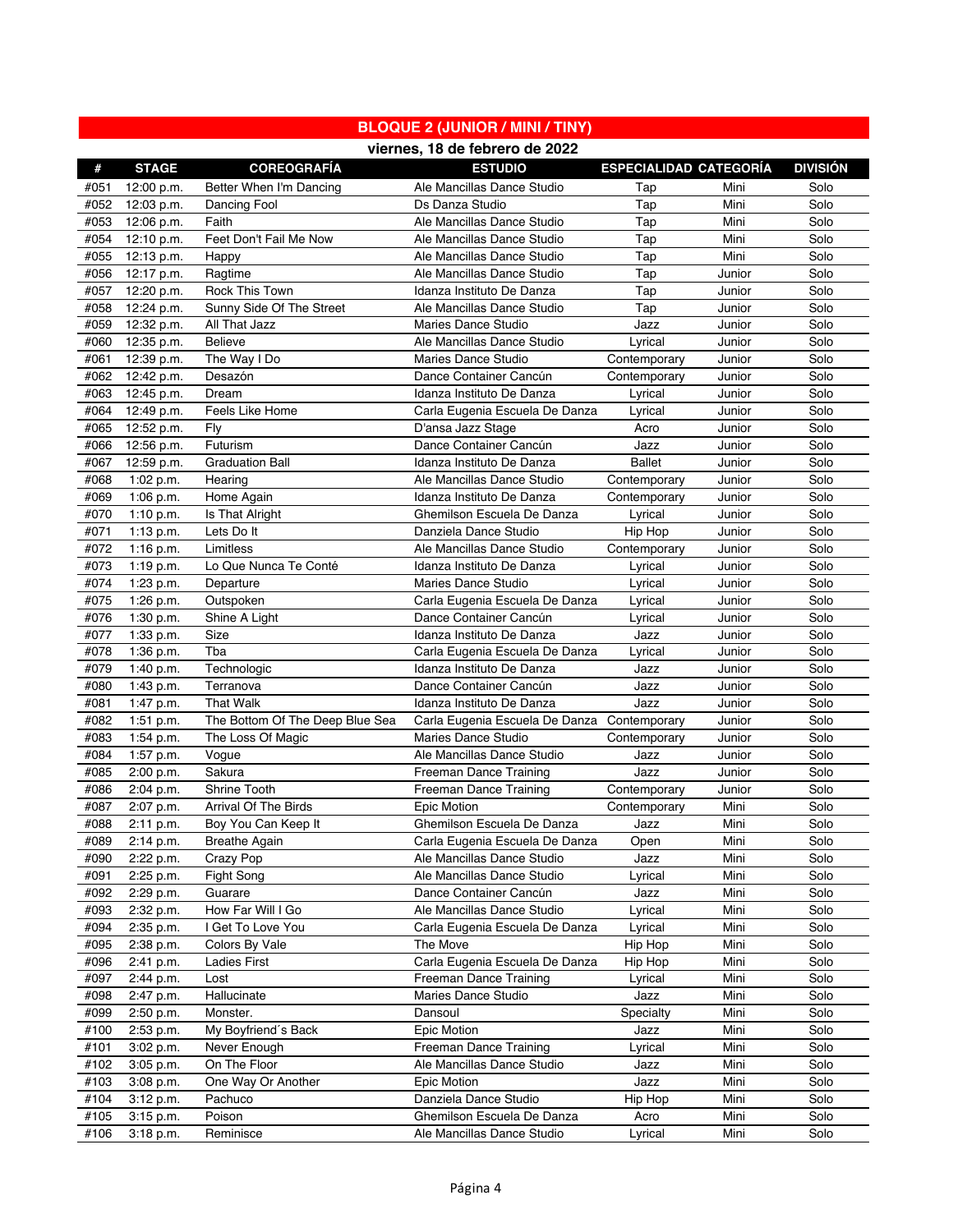| #107 | 3:21 p.m.   | Resolve                           | Maries Dance Studio            | Contemporary           | Mini | Solo |
|------|-------------|-----------------------------------|--------------------------------|------------------------|------|------|
| #108 | 3:24 p.m.   | Runaway                           | Ghemilson Escuela De Danza     | Lyrical                | Mini | Solo |
| #109 | $3:27$ p.m. | Shake Your Body                   | Ds Danza Studio                | Jazz                   | Mini | Solo |
| #110 | 3:30 p.m.   | Speaking French                   | Maries Dance Studio            | <b>Musical Theater</b> | Mini | Solo |
| #111 | 3:33 p.m.   | Stand By Me                       | Freeman Dance Training         | Lyrical                | Mini | Solo |
| #112 | 3:36 p.m.   | <b>Time Lapse</b>                 | <b>Maries Dance Studio</b>     | Contemporary           | Mini | Solo |
| #113 | 3:39 p.m.   | Valhalla                          | Freeman Dance Training         | Contemporary           | Mini | Solo |
| #114 | 3:43 p.m.   | Vivant                            | Ds Danza Studio                | Open                   | Mini | Solo |
| #115 | 3:46 p.m.   | Nocta                             | Freeman Dance Training         | Contemporary           | Mini | Solo |
| #116 | 3:49 p.m.   | Diamonds Are A Girl's Best Friend | Maries Dance Studio            | Jazz                   | Tiny | Solo |
| #117 | 3:52 p.m.   | A Million Dreams                  | Maries Dance Studio            | Lyrical                | Tiny | Solo |
| #118 | $3:55$ p.m. | Calling All The Monsters          | Carla Eugenia Escuela De Danza | Jazz                   | Tiny | Solo |
| #119 | 4:03 p.m.   | El Vals De Amelie                 | Ghemilson Escuela De Danza     | Lyrical                | Tiny | Solo |
| #120 | $4:06$ p.m. | Fly Chick                         | Ale Mancillas Dance Studio     | Jazz                   | Tiny | Solo |
| #121 | 4:09 p.m.   | Girl On Fire                      | Epic Motion                    | Lvrical                | Tiny | Solo |
| #122 | 4:12 p.m.   | Pink Bird                         | Dance Container Cancún         | Jazz                   | Tiny | Solo |
| #123 | 4:15 p.m.   | Queen Bee                         | Ghemilson Escuela De Danza     | Jazz                   | Tiny | Solo |
| #124 | 4:18 p.m.   | Sueltate                          | Epic Motion                    | Jazz                   | Tinv | Solo |
| #125 | 4:21 p.m.   | The Dance Of The Broom            | Ghemilson Escuela De Danza     | Lyrical                | Tiny | Solo |
| #126 | 4:24 p.m.   | Wondering                         | Ghemilson Escuela De Danza     | Lyrical                | Tiny | Solo |

#### **BLOQUE 3 (DÚOS/TRÍOS y GRUPOS)**

|      |              |                         | sábado, 19 de febrero de 2022  |                               |          |                 |
|------|--------------|-------------------------|--------------------------------|-------------------------------|----------|-----------------|
| #    | <b>STAGE</b> | <b>COREOGRAFÍA</b>      | <b>ESTUDIO</b>                 | <b>ESPECIALIDAD CATEGORÍA</b> |          | <b>DIVISIÓN</b> |
| #127 | 8:00a.m.     | Cannon In D             | Ale Mancillas Dance Studio     | Tap                           | Teen     | Dúo/Trío        |
| #128 | 8:03 a.m.    | I Put A Spell On You    | Ale Mancillas Dance Studio     | Tap                           | All Star | Dúo/Trío        |
| #129 | 8:07a.m.     | <b>Blue Suede Shoes</b> | Dance Container Cancún         | Acro                          | Tiny     | Dúo/Trío        |
| #130 | 8:09 a.m.    | <b>Birds</b>            | Dance Container Cancún         | Lyrical                       | Mini     | Dúo/Trío        |
| #131 | 8:13 a.m.    | Glam                    | Ale Mancillas Dance Studio     | Jazz                          | Mini     | Dúo/Trío        |
| #132 | 8:17 a.m.    | Fun Tonight             | Ghemilson Escuela De Danza     | Acro                          | Mini     | Dúo/Trío        |
| #133 | 8:19 a.m.    | Vendredi Soir           | Ale Mancillas Dance Studio     | Contemporary                  | Junior   | Grupo Chico     |
| #134 | 8:23 a.m.    | Zoot Suit               | Idanza Instituto De Danza      | Tap                           | Teen     | Grupo Chico     |
| #135 | $8:27$ a.m.  | <b>Super Twins</b>      | Danziela Dance Studio          | Hip Hop                       | Mini     | Dúo/Trío        |
| #136 | 8:30 a.m.    | Invisible Thread        | Carla Eugenia Escuela De Danza | Lyrical                       | Junior   | Dúo/Trío        |
| #137 | 8:33 a.m.    | Light                   | D'ansa Jazz Stage              | Contemporary                  | Teen     | Grupo Chico     |
| #138 | 8:37 a.m.    | Lit Wick                | Ale Mancillas Dance Studio     | Jazz                          | Junior   | Dúo/Trío        |
| #139 | 8:41 a.m.    | Ode To Joy              | Ale Mancillas Dance Studio     | Tap                           | All Star | Línea           |
| #140 | 8:44 a.m.    | Boogie Woogle Bugle Boy | Ale Mancillas Dance Studio     | Tap                           | Mini     | Dúo/Trío        |
| #141 | $8:48$ a.m.  | Para Frida              | Dance Container Cancún         | Lyrical                       | Junior   | Dúo/Trío        |
| #142 | 8:51 a.m.    | <b>Sir Duke</b>         | Ale Mancillas Dance Studio     | Tap                           | Junior   | Dúo/Trío        |
| #143 | $8:55$ a.m.  | Gatsby                  | Stardancer                     | Jazz                          | All Star | Grupo Grande    |
| #144 | 8:58 a.m.    | Essence                 | Idanza Instituto De Danza      | Open                          | Senior   | Grupo Chico     |
| #145 | 9:02 a.m.    | Chicago Swing           | Idanza Instituto De Danza      | Tap                           | Junior   | Grupo Chico     |
| #146 | 9:06 a.m.    | Intermitencia           | The Move                       | Contemporary                  | Teen     | Grupo Chico     |
| #147 | 9:09 a.m.    | Come To Life            | Dance Container Cancún         | <b>Hip Hop</b>                | Teen     | Dúo/Trío        |
| #148 | $9:12$ a.m.  | Send My Love            | Ale Mancillas Dance Studio     | Contemporary                  | All Star | Línea           |
| #149 | 9:26 a.m.    | Vogue                   | The Move                       | Ballet                        | Teen     | Dúo/Trío        |
| #150 | 9:30 a.m.    | Waves                   | Dance Container Cancún         | Lyrical                       | Teen     | Dúo/Trío        |
| #151 | $9:33$ a.m.  | Unbreakable             | Idanza Instituto De Danza      | Contemporary                  | Senior   | Grupo Grande    |
| #152 | 9:37 a.m.    | <b>Box Of Secrets</b>   | D'ansa Jazz Stage              | Tap                           | Teen     | Dúo/Trío        |
| #153 | 9:40 a.m.    | Until You Try           | Ale Mancillas Dance Studio     | Tap                           | Mini     | Línea           |
| #154 | 9:44 a.m.    | All Night               | Ale Mancillas Dance Studio     | Tap                           | All Star | Dúo/Trío        |
| #155 | $9:47$ a.m.  | Mettavolution           | D'ansa Jazz Stage              | Tap                           | Junior   | Dúo/Trío        |
| #156 | 9:51 a.m.    | Fdkidz                  | Freeman Dance Training         | Hip Hop                       | Mini     | Grupo Grande    |
| #157 | $9:55$ a.m.  | Through Ash And Dust    | Ale Mancillas Dance Studio     | Contemporary                  | Teen     | Dúo/Trío        |
| #158 | 9:58 a.m.    | Dem Beats               | <b>Epic Motion</b>             | Jazz                          | Tiny     | Grupo Chico     |
| #159 | 10:02 a.m.   | I Think Like It         | Ghemilson Escuela De Danza     | Acro                          | Tiny     | Grupo Chico     |
| #160 | 10:04 a.m.   | Trolls                  | Dance Container Cancún         | Jazz                          | Tiny     | Grupo Chico     |
| #161 | $10:08$ a.m. | Cruella De Vil          | Ale Mancillas Dance Studio     | Jazz                          | Tiny     | Producción      |